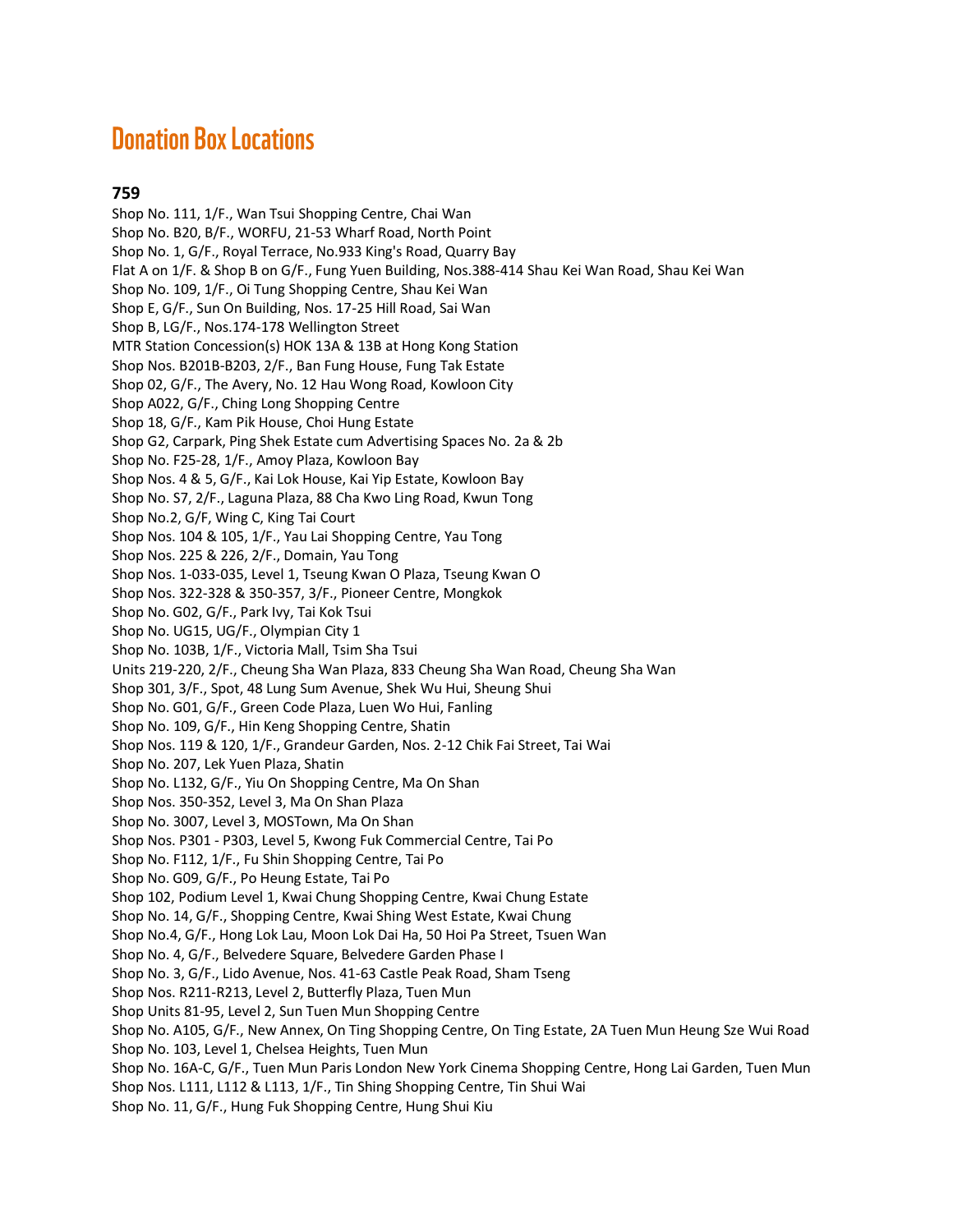Shop C, G/F., Hung Yip Building, Nos.253-263 Castle Peak Road, Yuen Long Shop No. 11, G/F., Ho Shun Fook Building, No. 60 Sau Fu Street, Yuen Long Shop No. 115, G/F, PARK CIRCLE, No 18 Castle Peak Road Tam Mi, Kam Tin

### **Eco Tree Hotel**

Eco Tree Hotel Causeway Bay: 15 Mercury Street, Causeway Bay, Hong Kong Eco Tree Hotel Hong Kong: 156-160 Des Voeux Road West Sai Ying Pun, Hong Kong

## **HP Inc Hong Kong Limited**

25/F CityPlaza 1, 1111 King's Road, Tai Koo Shing, Hong Kong

#### **Lovely Green House**

Wellington Street branch: Shop E, G/F, Duke Wellington House, 22 Wellington Street, Central, Hong Kong Hong Kong MTR station branch:Shop HOK 15, Lower Level 1, MTR Hong Kong Station, Central, Hong Kong

## **Muji**

Muji APM: L1-Xsite 1a, L1, apm, Millennium City 5, 418 Kwun Tong Road, Kowloon Muji East Point City: Shop 197-198, L1, East Point City, 8 Chung Wa Road, Tseung Kwan O, New Territories Muji Festival Walk: Shop LG1-30, Level LG1, Festival Walk, 80 Tat Chee Avenue, Kowloon Tong, Kowloon Muji Harbour City: Shop 407, 415-419, L4, Ocean Centre, Harbour City, Tsim Sha Tsui, Kowloon Muji to GO MTR Hong Kong Station: Concession HOK 47, Level L3, MTR Hong Kong Station, Hong Kong Muji Langham Place: Shop Nos. 10 & 11, L7, Langham Place, 8 Argyle Street, Mong Kok, Kowloon Muji Lee Theatre: 3/F & 4/F, Lee Theatre, 99 Percival Street, Causeway Bay, Hong Kong Muji Metroplaza: Shop 346-347, Level 3, Metroplaza, Kwai Fong, N.T. Muji Mira Place: Shop 306-11, L3, Mira Place, 132 Nathan Road,Tsim Sha Tsui, Kowloon Muji Olympian City: Shop Nos. G78, K01-03 & K05-10, G/F, Olympian City 2, 18 Hoi Ting Road, West Kowloon, Kowloon Muji Pacific Place: Shop 102, Level 1, Pacific Place, 88 Queensway, Admiralty, Hong Kong Muji Shatin New Town Plaza III:Shop A221, Level 2, New Town Plaza III, 2-8 Shatin Centre Street, Shatin, New **Territories** Muji Cityplaza: Shop 066 & 066A, GF, Cityplaza, 18 Taikoo Shing Road, Taikoo Shing, Island East, Hong Kong Muji V City: Shop M-43, MTR Level, V city, 83 Tuen Mun Heung Sze Wui Road, Tuen Mun, New Territories Muji WTC MORE: Shop 401-403 & 427, P4, wtc more, 280 Gloucester Road, Causeway Bay, Hong Kong Muji YOHO MALL: Shop 1002-1003, Level 1, YOHO MALL I, 9 Long Yat Road, Yuen Long, New Territories

#### **Travelodge Kowloon**

23 Saigon Street, Jordan, Kowloon, Hong Kong

#### **Unique Brick Shop**

Shop 124B, Podium A, Riviera Gardens, Tsuen Wan

#### **Verano Image Studio**

Room 503-505, Trendy Centre, 682-684 Castle Peak Road, Lai Chi Kok

#### **Woodpolar**

113, The Mills, 45 Pak Tin Par St, Tsuen Wan